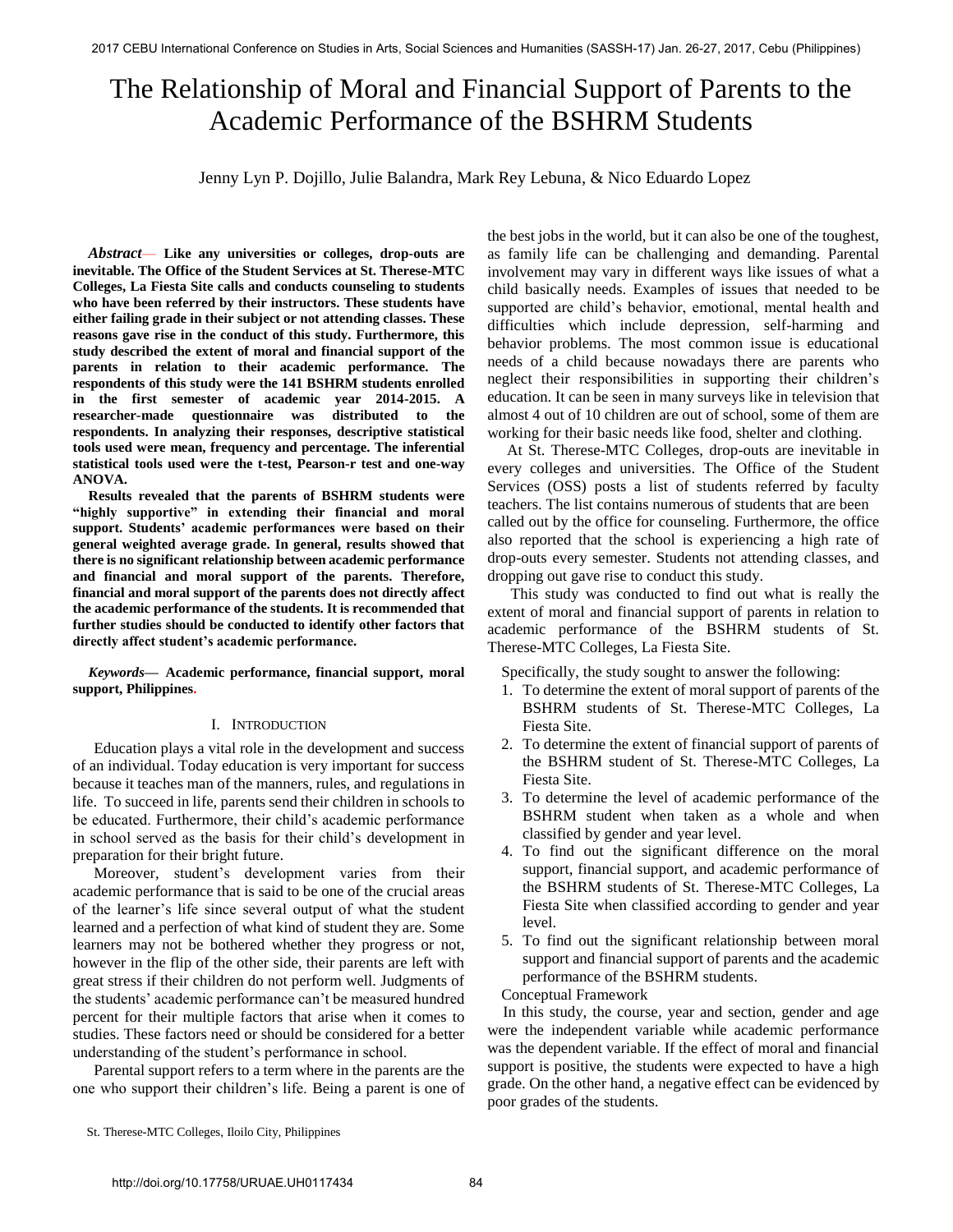## II. METHODOLOGY

#### Nature of Research Design

This study is a descriptive research that describes the data and characteristics about a population or phenomenon being studied. Descriptive research answers the questions who, what, where, when, and how. Often the best approach, prior to writing descriptive research is to conduct survey investigation. Quantitative research seeks to quantify or reflect in numbers the observations on the characteristics of the population being studied. It measures the number of respondents or objects possessing a particular characteristic [1]. In this study, the Extent of Moral and financial support of the parents in relation to the academic performance of the BSHRM students of St. Therese-MTC Colleges, La Fiesta Site in the  $1<sup>st</sup>$ semester of school year 2014-2015.

Respondents of the Study

The respondents of the study were the  $1<sup>st</sup>$  year,  $2<sup>nd</sup>$  year, and  $3^{\text{rd}}$ year Bachelor of Science in Hotel and Restaurant Management Students of St. Therese-MTC Colleges, La Fiesta Site in the  $1<sup>st</sup>$  semester of the school year 2014-2015.

#### Sampling Method

In this study, purposive sampling was used. It is a form of non-probability sampling in which decisions concerning the individuals to be included in the sample are taken by the researcher, based upon a variety of criteria which may include specialist knowledge of the research issue, or capacity and willingness to participate in the research. In order to determine the sample population of the BSHRM students, Slovin's formula was used with the marginal error of 5%.

$$
n = \frac{N}{1 + Ne^2}
$$
  
where: n – sample population  
N – total population  
e – marginal error

#### Validity of the Questionnaire

 The questionnaire was submitted to the research adviser for checking. The copy was submitted to the expert juror to ask for assistance for the three (3) validators to evaluate the questionnaire for some corrections and additional information and to ensure the validity of the questionnaire.

#### Instrumentation

The questionnaire was divided into two parts. The first part was the personal data of student such as name, gender, age, course, year and section. The second part was a 10-item question or statements related to moral support and another 10-item question or statements related to financial support.

The academic performance of the students determined by their general average on the  $1<sup>st</sup>$  semester of the school year 2014-2015.

#### Data Gathering Procedure

A letter was written addressed to the President of the school asking permission to conduct the study among the BSHRM students.

When the letter was approved, the questionnaires were then distributed among respondents. Their response to the research questions were kept confidentially and their general average were checked from their AIMS (Academic Information Management System) at Dean's office.

The completed questionnaires were then gathered, edited, scored, tabulated and analyzed using the SPSS computer-oriented statistical program.

Reliability

For the reliability, the researchers conducted a pre-test among the AHRM students of St. Therese-MTC Colleges who were not included in the study to ensure that the questionnaire was reliable enough to use. Cronbach's alpha coefficient of 0.80was considered acceptable and appropriate to determine the reliability of the instrument. [2] indicated that when the result is 0.70 and above, the instrument is considered reliable.

Statistical Tools

The descriptive and inferential statistics were used in presenting and analyzing the data generated.

Weighted mean was used to obtain the average response. The T-test was used to determine the significant difference between moral and financial support when grouped according to gender. One-way ANOVA test was used to determine the significant difference between moral and financial support when grouped according to year level. The Pearson r test was used to determine the relationship of moral and financial support to academic performance of the Students.

#### III. SUMMARY OF FINDINGS

### Summary of the Findings

The survey was conducted among the  $1<sup>st</sup>$  year,  $2<sup>nd</sup>$  year, and  $3<sup>rd</sup>$  year BSHRM students of the school year 2014-2015. Based on the result, the researchers find out the following:

- 1. The extent of financial support of parents to the 1st year, 2nd year, and 3rd year BSHRM students has a mean score of 4.05 and was interpreted as "highly supportive".
- 2. The extent of moral support of parents to the 1st year, 2nd year, and 3rd year BSHRM students has a mean of 3.96and wad rated as "highly supportive".
- 3. The academic performance of the 1st year, 2nd year, and 3rd year BSHRM students has a mean of 83.81and was rated as "Good".
- 4. There is a significant difference on the moral support of the parents on the academic performance of the BSHRM students when classified according to gender with a significant value of 0.043.There is also a significant difference on the financial support of the parents on the academic performance of the BSHRM students when classified according to gender with a significant value of .075. When grouped according to year level, there is no significant difference on the moral support of the parents on the academic performance of the BSHRM students. Moreover, there is a significant difference on the financial support of the parents on the academic performance of the BSHRM students when classified according to year level.
- 5. There is no significant relationship between academic performance of the BSHRM students to the moral support of the parents with the correlation value of .423. This result is in consonance with the study of